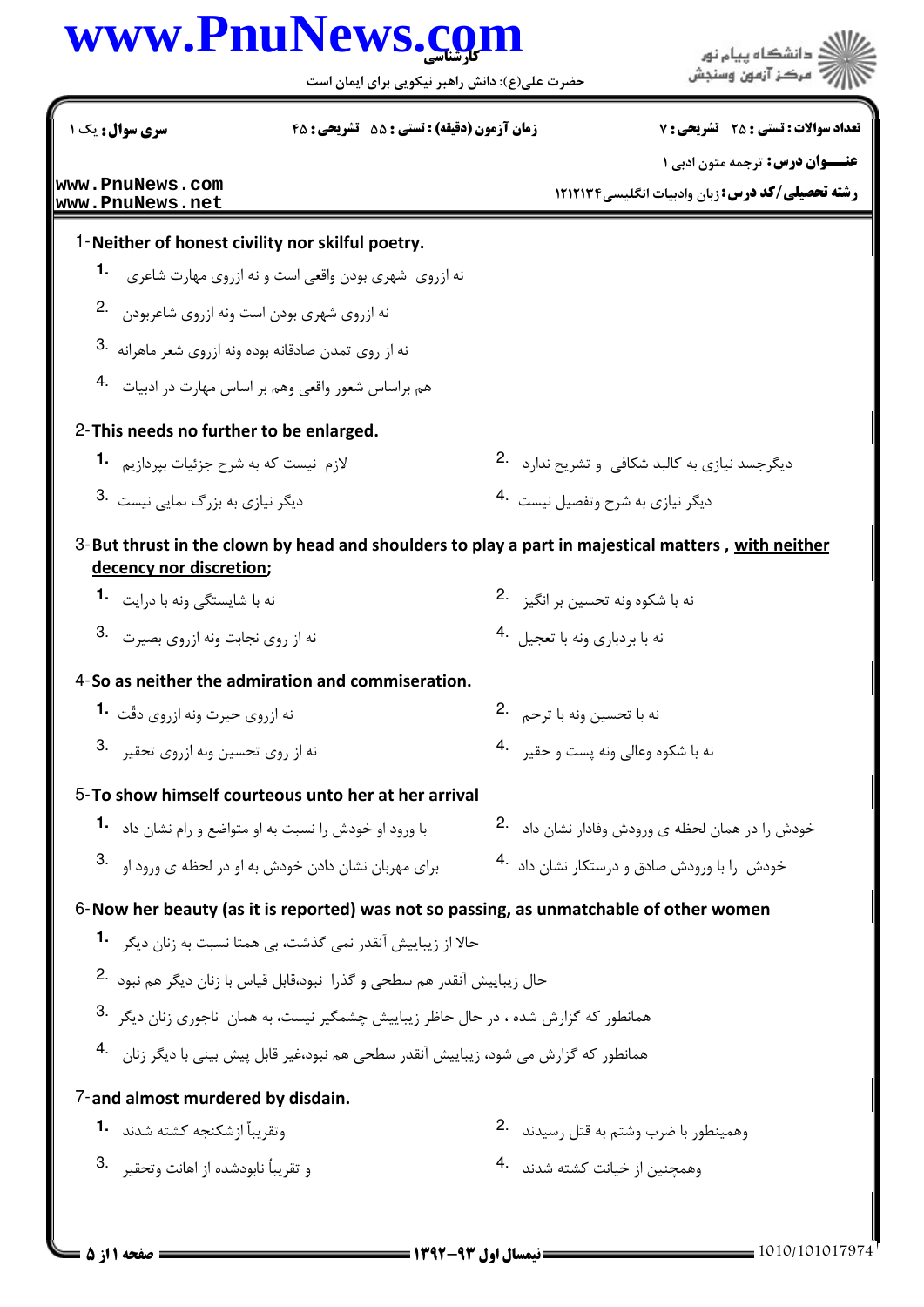|                                                                    | حضرت علی(ع): دانش راهبر نیکویی برای ایمان است                                                         |                                                    | مركز آزمون وسنجش                                                                                         |
|--------------------------------------------------------------------|-------------------------------------------------------------------------------------------------------|----------------------------------------------------|----------------------------------------------------------------------------------------------------------|
| سری سوال: یک ۱                                                     | زمان آزمون (دقيقه) : تستى : 55 ٪ تشريحي : 45                                                          |                                                    | <b>تعداد سوالات : تستي : 25 - تشريحي : 7</b>                                                             |
| www.PnuNews.com<br> www.PnuNews.net                                |                                                                                                       |                                                    | <b>عنـــوان درس:</b> ترجمه متون ادبی ۱<br><b>رشته تحصیلی/کد درس: زبان وادبیات انگلیسی ۱۲۱۲۱۳۴</b>        |
|                                                                    | 8-For natural abilities are like natural plants, that need pruning by study.                          |                                                    |                                                                                                          |
| كه با مطالعه لازم است جدا شوند <b>1</b>                            |                                                                                                       | که لازم به مراقبت برای رشد وشکوفایی . <sup>2</sup> |                                                                                                          |
| که نیز دارند با توجه شکوفا شوند 3.                                 |                                                                                                       | كه بايد با دقّت هرس شوند <sup>4</sup> ۰            |                                                                                                          |
|                                                                    | 9-A man that is young in years may be old in hours if he has lost no time. It means that              |                                                    |                                                                                                          |
| تمام عمرش را هدر داده است 1.                                       |                                                                                                       | از زمان به خوبی استفاده کرده است 2.                |                                                                                                          |
| تمام عمرش بايد حسرت بخورد 3.                                       |                                                                                                       |                                                    | از نظر سنی جوان است ولی ظاهراً پیر به نظر می , سد 4.                                                     |
| open to one another.                                               |                                                                                                       |                                                    | 10-and his hand shall bind up all our scattered leaves again for that library where every book shall lie |
|                                                                    | و فرمان او دوباره تمام بر <i>گ</i> های از هم گسسته را برای آن کتابخوانه گرد آوری خواهد کرد <b>1</b> ۰ |                                                    |                                                                                                          |
|                                                                    | وقدرت او دوباره تمام برگه های پراکنده ی ما را، برای آن کتابخانه پیوند می دهد .2                       |                                                    |                                                                                                          |
|                                                                    | و دست او همه ی برگهای پاره پاره را برای آن مجموعه متصل می کند $\cdot$ 3.                              |                                                    |                                                                                                          |
|                                                                    | و او همه برگهای از هم گسیخته را گرد هم خواهد آورد 4.                                                  |                                                    |                                                                                                          |
|                                                                    | 11-his treasure will not defray him as he travels.                                                    |                                                    |                                                                                                          |
|                                                                    | اندوخته اش خرج او را درهنگام سفر تأمین  نمی کند <b>1</b>                                              | در هنگام سفر گنجش را با خود می برد 2.              |                                                                                                          |
| گنجش را در هنگام سفر با خود نمی برد 3.                             |                                                                                                       | جواهراتش در هنگام سفر کافی نیست 4.                 |                                                                                                          |
| 12-And made fit for God by that affliction.                        |                                                                                                       |                                                    |                                                                                                          |
|                                                                    | و بوسیله ی آن فرمان برای خدا آن ,ا مهیا ساخت <b>1۰</b>                                                |                                                    |                                                                                                          |
| و خود را آماده كرد براي خدا با آ <sub>ن</sub> عبادت <sup>2</sup> ۰ |                                                                                                       |                                                    |                                                                                                          |
|                                                                    | 3. وخودرابراي آن رسالت رسيدن به خدا مهيا مي سازد                                                      |                                                    |                                                                                                          |
|                                                                    | و با آن رنج و سختی است که شایستگی رسیدن به پروردگار را می پابد <sup>4</sup> ۰                         |                                                    |                                                                                                          |
| 13-He counterfeits a smiling welcome                               |                                                                                                       |                                                    |                                                                                                          |
| او با یک روی خوش دروغین پذیرایی می کند <b>1</b> ۰                  |                                                                                                       |                                                    | او با لبخندي مليح خوش آمد گويي مي كند <sup>2</sup> .                                                     |
| با لبخندی ساختگی خوش آمد مے <sub>،</sub> گوند ۔ 3                  |                                                                                                       |                                                    | او با یک لبخند مرموز پذیرای آنها می شود <sup>4</sup> ۰                                                   |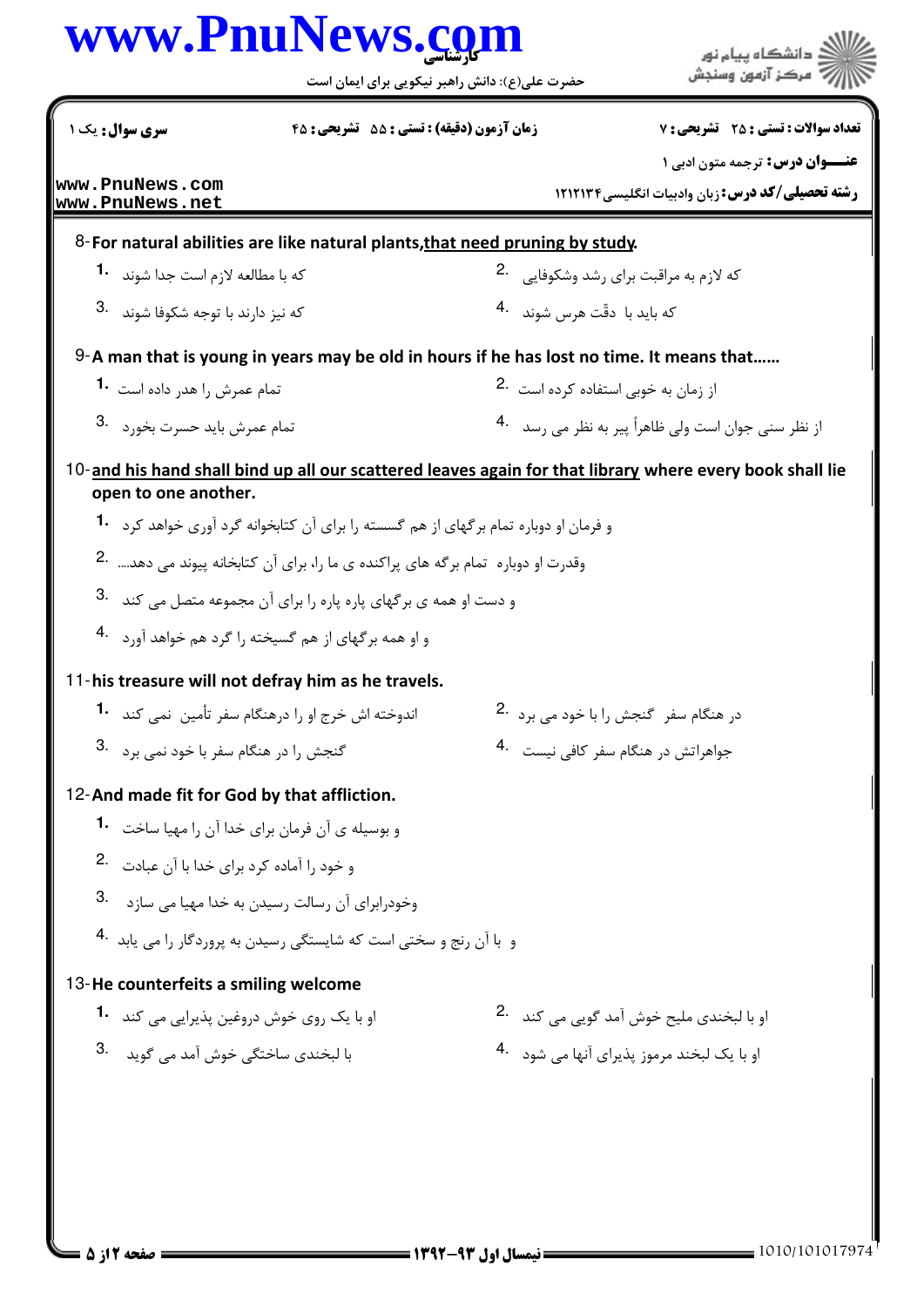## كارشناسي **[www.PnuNews.com](http://www.PnuNews.com)**

حضرت علي(ع): دانش راهبر نيكويي براي ايمان است



د<br>د انشڪاه پيام نور<br>7- مرڪز آزمون وسنڊش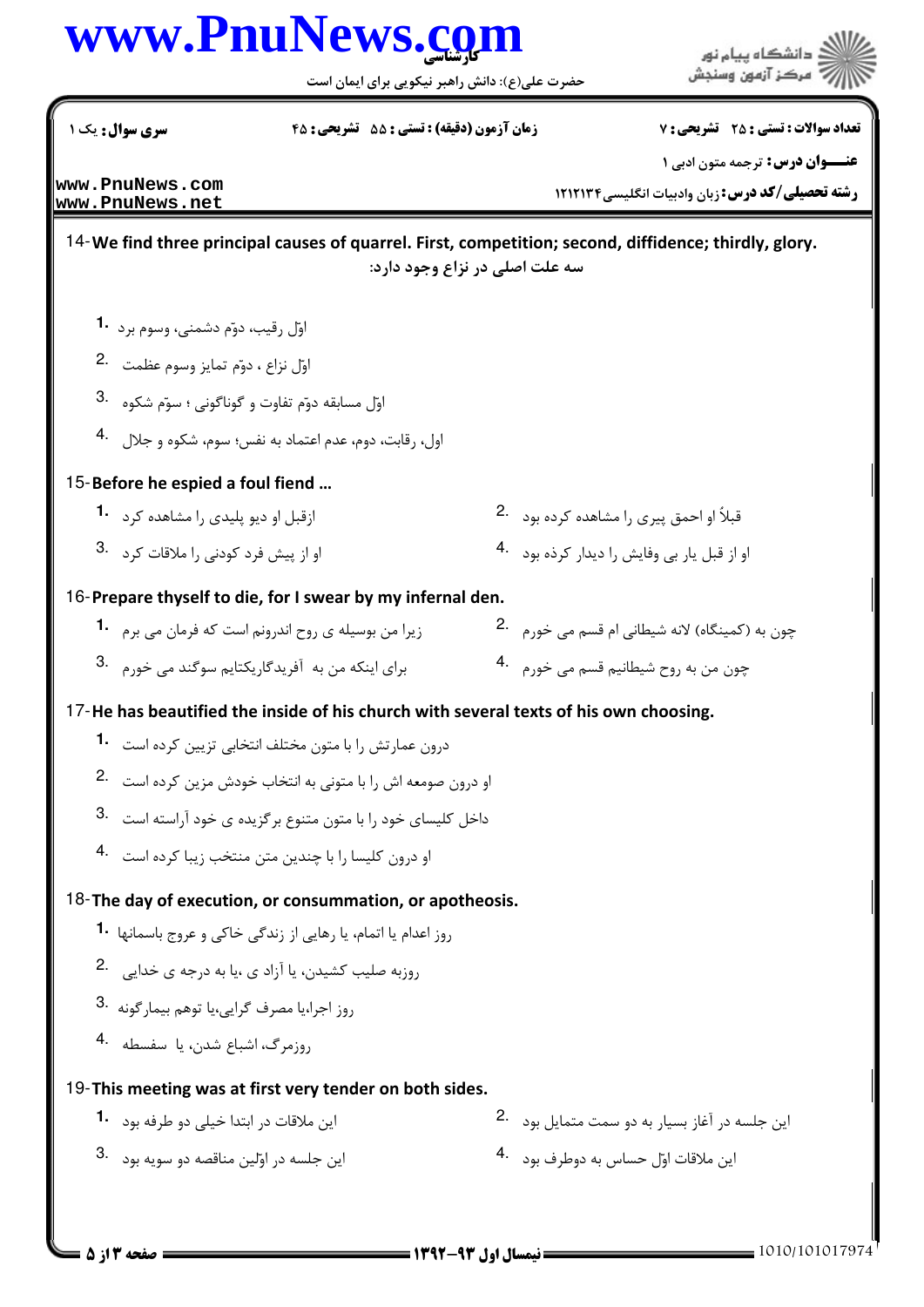## كارشناسي **[www.PnuNews.com](http://www.PnuNews.com)**